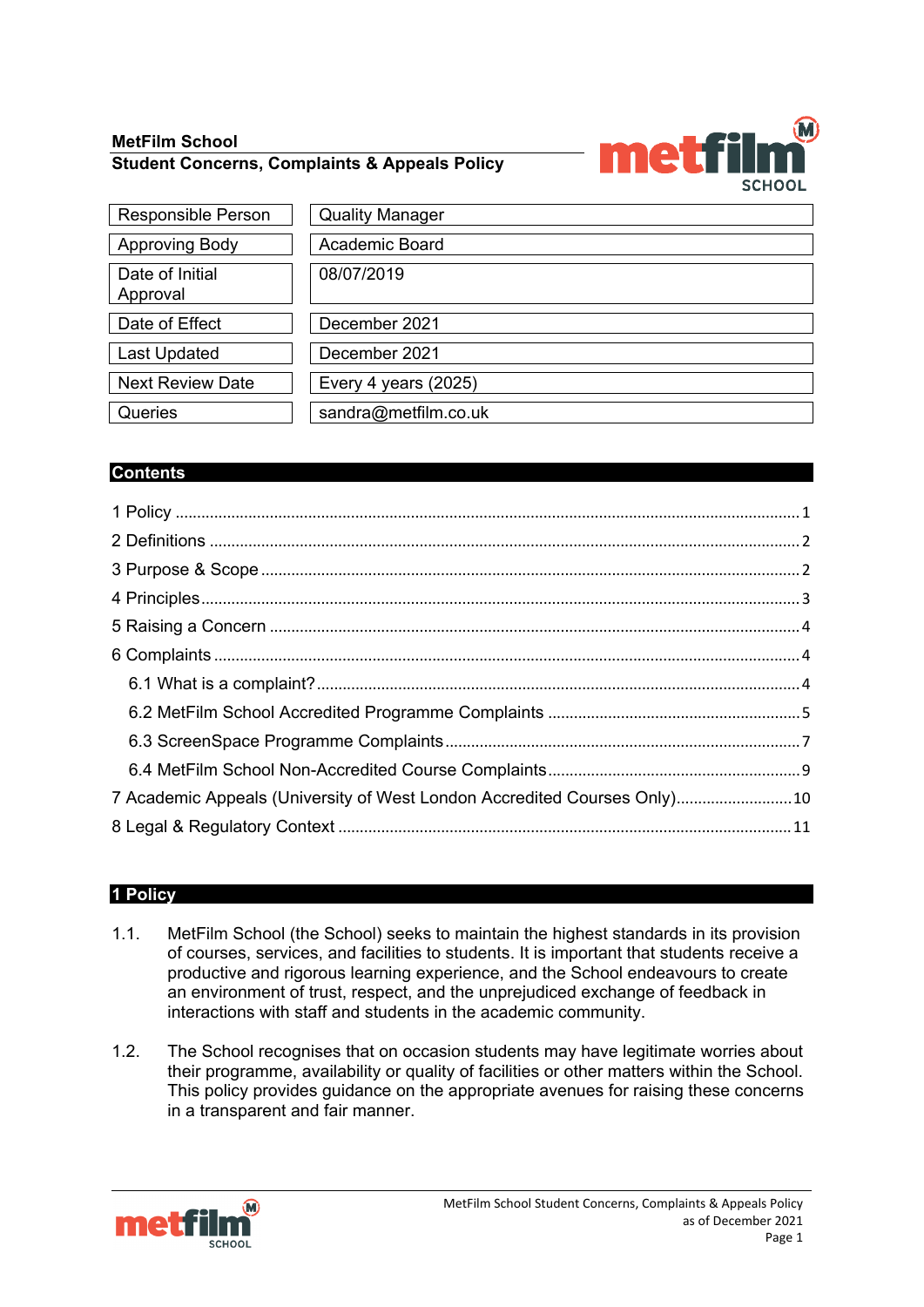- 1.3. This policy is to be used in conjunction with the following MetFilm School policies and guidance documents:
	- o MetFilm School [Complaints from Members of the General Public Policy](https://www.metfilmschool.ac.uk/whymetfilm/homewhymetfilmschool/policies-key-documents/#CMOGP)<br>
	o MetFilm School Student Handbook
	- MetFilm School [Student Handbook](https://www.metfilmschool.ac.uk/whymetfilm/homewhymetfilmschool/policies-key-documents/#STH)
	- o University of West London [Academic Regulations](https://www.uwl.ac.uk/about-us/policies-and-regulations)
	- o University of West London Academic [Appeal Regulations](https://www.uwl.ac.uk/about-us/policies-and-regulations)

#### <span id="page-1-0"></span>**2 Definitions**

- 2.1. It is important to draw a distinction between concerns, complaints and appeals:
	- o **Concerns** are areas or issues which an individual student or groups of students may feel unhappy about and may wish to provide feedback on.
	- o **Complaints** are an expression of dissatisfaction by one or more students about the provision of their programme or related academic service or facility, or any other service provided by the School.
	- o **Academic Appeals** are a request for a review of a decision of an academic body around a mark, outcome or decision. Students may appeal an outcome on the basis of evidence or procedure, but not on the basis of disagreement with academic judgement.
	- o **Academic Judgement** is not any judgement made by an academic. It is defined (in line with the OIAHE's glossary) as a judgment that is made about a matter where the opinion of an academic expert is essential. This could include, for example, but is not limited to a judgment about marks awarded, degree classification, research methodology.

#### <span id="page-1-1"></span>**3 Purpose & Scope**

- 3.1. This policy applies to and is for the benefit of all registered students on accredited and non-accredited programmes at MetFilm School. Students that have recently completed a programme of study at MetFilm School may also use this policy, subject to the time limits set out in section 6.6.
- 3.2. MetFilm School Accredited, ScreenSpace and non-accredited courses each have their own complaints procedure as set out within this policy. Generally each process follows 3 stages:

#### **Stage 1: Informal Early Resolution**

The initial stage in the complaints procedure allows for straightforward concerns or complaints to be resolved quickly and effectively at the point at which the issue occurred.

#### **Stage 2: Formal Investigation and Resolution**

The second stage of the procedure may be used where a student is not satisfied with attempts to informally resolve their complaint. Alternatively this stage can be used if the complaint is so complex or serious that informal resolution would be inappropriate.

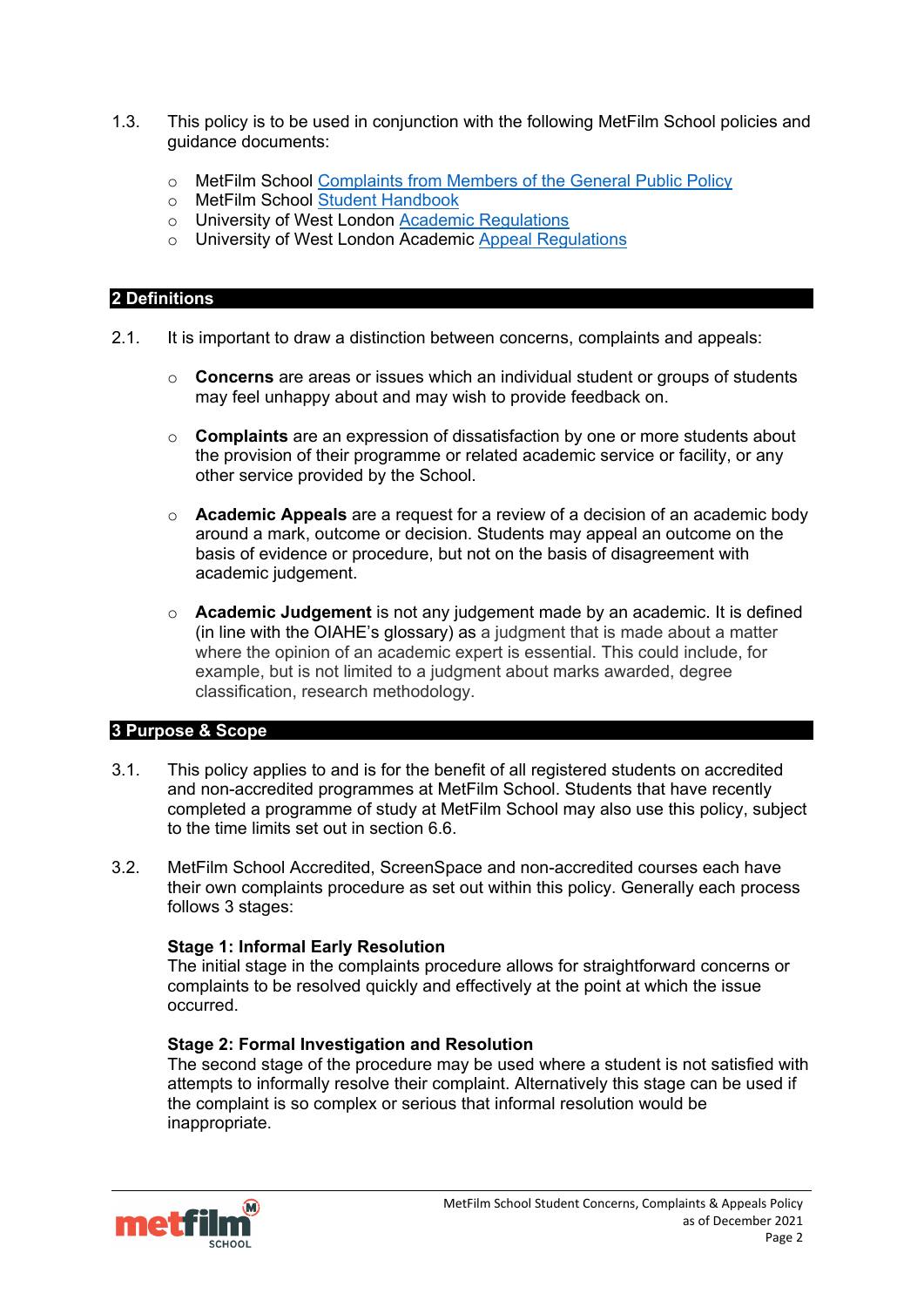### **Stage 3: Review and Final Outcome**

If a student is not satisfied with a Stage 2 outcome then, if meeting the criteria below, the student may apply for a review of the Stage 2 process to include previously unavailable evidence or submit that incorrect processes were followed and that the Stage 2 decision was unreasonable.

- 3.3. This policy is not for invocation by past or current staff, other bodies or people working with or for the School (including partners and external examiners). Where appropriate, individuals must use the policies or regulations relating to employment, partnerships, external examining or public interest disclosures as is relevant.
- 3.4 There is a separate ['Complaints from Members of the General Public Policy'](https://www.metfilmschool.ac.uk/whymetfilm/homewhymetfilmschool/policies-key-documents/#CMOGP) for use by individuals not working or studying at MetFilm School but who wish to raise a concern in relation to services provided by the School or report incidents relating to our students or staff. See the full policy for details.

### <span id="page-2-0"></span>**4 Principles**

- 4.1. All concerns, complaints and appeals will be dealt with without recrimination and no student will be disadvantaged on account of raising a complaint. Students may complain individually or collectively, where appropriate. Complaints will be investigated objectively and without bias.
- 4.2. Where there is a common complaint, it may be presented as a collective complaint. In this instance a spokesperson should be identified who will act on behalf of the group. If the complaint reaches a formal stage, each member must sign the statement of complaint for it to be valid as a collective complaint.
- 4.3. The School will not normally consider complaints by third parties including parents, guardians, or friends of registered students. This policy encourages students to put their name to any complaints they make formally. However, the School will consider anonymous complaints if there is a compelling case – supported by evidence – for the matter to be investigated. Students raising a concern anonymously should note that doing so may impede the investigation and communication of the outcome in a timely fashion.
- 4.4. A student may be accompanied by another student or a representative from the University of West London (UWL) Students' union in any meeting that takes place in connection with a complaint they have lodged. Students are not normally permitted to have representatives from the legal profession employed to work on their behalf at such meetings. The School does not imitate the legal justice system, therefore the School believes that legal representation is unnecessary for both students and the School.
- 4.5. Students under the age of [1](#page-2-1)8 or identified as an At-Risk Adult<sup>1</sup> may receive additional support in raising a concern, complaint or appeal.
- 4.6. Where a complaint made by a student is believed to be frivolous, vexatious or motivated by malice, the School reserves the right to take disciplinary action against

<span id="page-2-1"></span><sup>&</sup>lt;sup>1</sup> As defined in th[e The Care Act 2014.](https://www.legislation.gov.uk/ukpga/2014/23/contents/enacted)

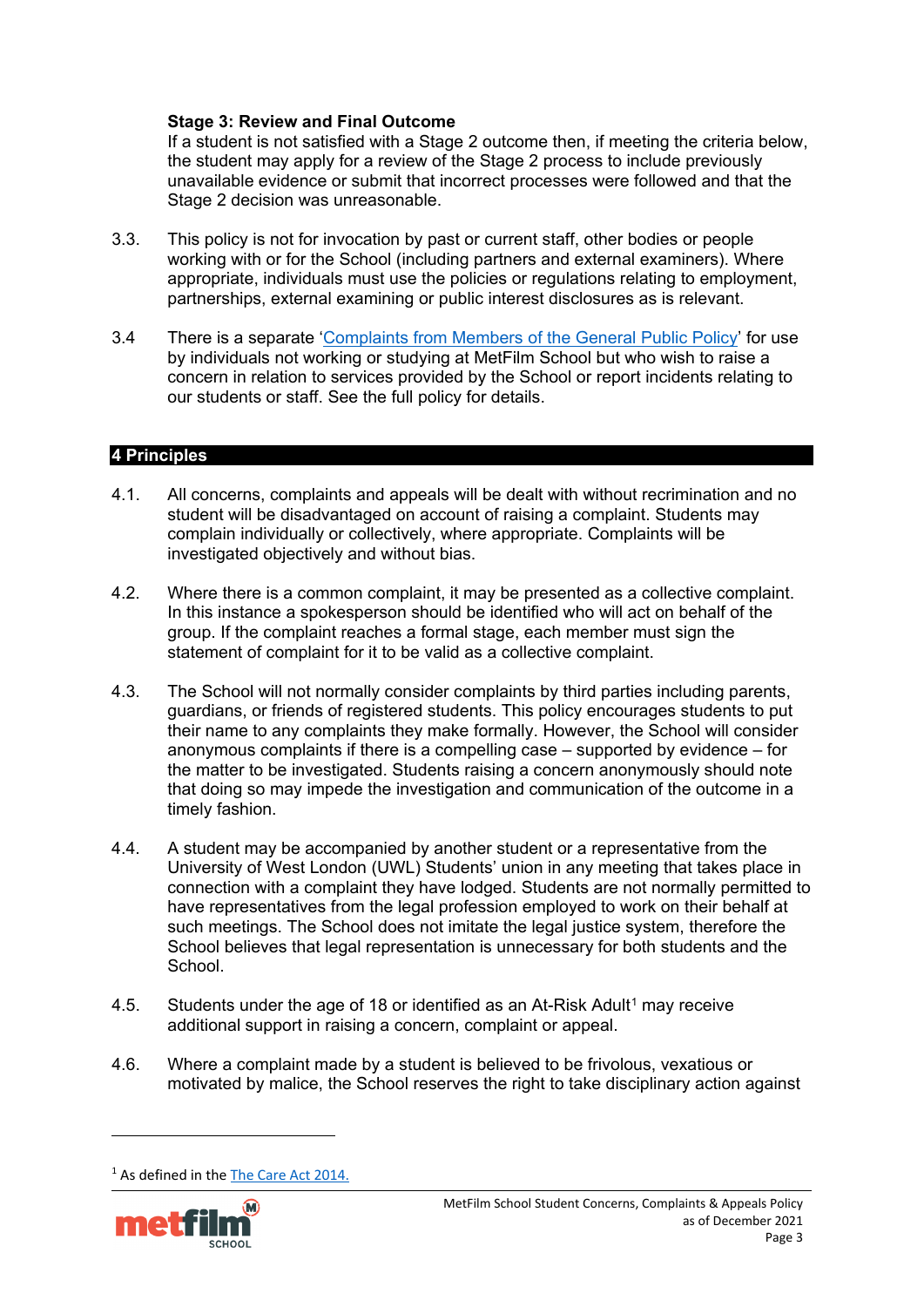the student for breach of the Student Code of Conduct as set out in the [MetFilm](https://www.metfilmschool.ac.uk/whymetfilm/homewhymetfilmschool/policies-key-documents/#STH)  [School Student Handbook](https://www.metfilmschool.ac.uk/whymetfilm/homewhymetfilmschool/policies-key-documents/#STH)

- 4.7. In the event that there are allegations of a criminal offence, the School may refer the matter to the police. This would result in the suspension of School proceedings until the outcome of any criminal proceedings are known.
- 4.8. All concerns, complaints and appeals will be dealt with in strict confidence. Details of complaints will remain confidential to all parties concerned. Students that are party to a complaint are entitled to view all evidence related to the complaint to be considered.
- 4.9. If disclosure is necessary to progress a complaint, the student will be notified in advance.

## <span id="page-3-0"></span>**5 Raising a Concern**

- 5.1. The School encourages all students to discuss any concerns that they may have at the earliest opportunity to avoid delays and unnecessary escalation of matters. Most issues can normally be resolved quickly at the lowest level, without going through a formal complaints procedure.
- 5.2. A concern can be raised by a variety of means including email, letter, phone call and in person. The School welcomes all feedback and will endeavour to address concerns as quickly as possible at local level.
- 5.3. Key points of contact if there is a concern are:
	- o The relevant Module or Course Leader;
	- $\circ$  The relevant Course Manager/Coordinator who will direct you to the relevant documentation, academic staff or information source.
	- o Reception Staff who will direct you to the appropriate department.
	- o Student Services & Administration staff who will direct you to the relevant department or regulations, policies and documentation.

## <span id="page-3-1"></span>**6 Complaints**

#### <span id="page-3-2"></span>**6.1 What is a complaint?**

- 6.1.1. A complaint under this policy may relate to:
	- $\circ$  the quality and standard of service provided by the School, including teaching and learning provision.
	- o failure to provide a service;
	- o unsuitable facilities or learning resources;<br>
	o inappropriate behaviour or treatment by a
	- inappropriate behaviour or treatment by a staff member, student or individual associated with the School;
	- o failure of the School to follow an appropriate administrative process.
- 6.1.2. Although the above list is not exhaustive, not every concern raised with the School can be categorised as a complaint. The following examples **are not** complaints and would not be eligible for consideration under this policy:

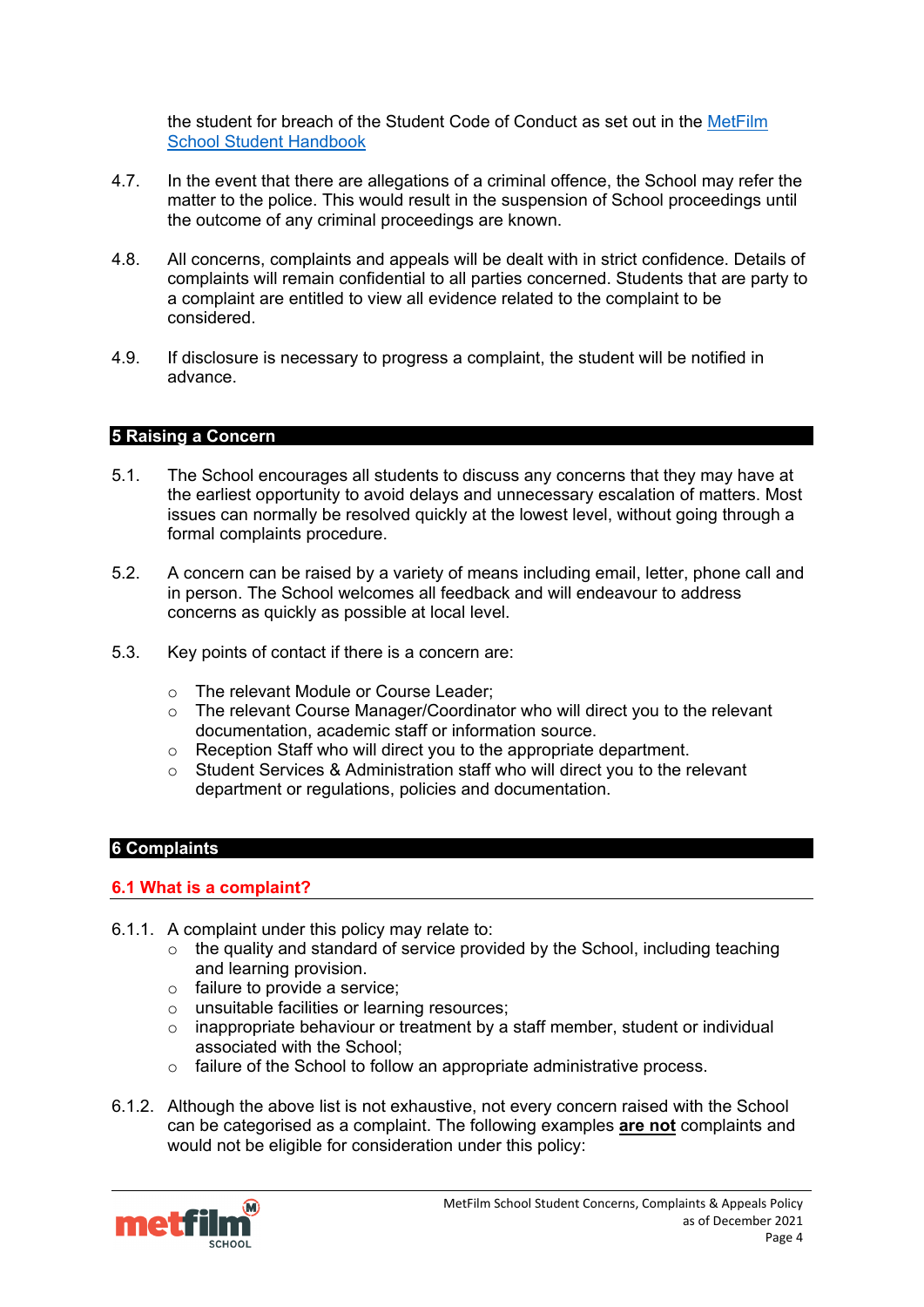- o A routine, first-time request for a service;
- o An appeal against an academic decision (please see Appeals below)
- o Public interest disclosure by students or staff such as a Subject Access Request;
- $\circ$  Matters that are the subject of criminal investigation or legal proceedings until those proceedings end;
- o Complaints about matters already under consideration by the Office of the Independent Adjudicator for Higher Education ("OIA"), a court or tribunal.

# <span id="page-4-0"></span>**6.2 MetFilm School Accredited Programme Complaints**

### **Stage 1: Informal Early Resolution**

- 6.2.1. Early resolution is the opportunity to address matters with appropriate MetFilm School staff without needing to complete and submit a Student Complaint Form.
- 6.2.2. Most problems and issues are straightforward and can be resolved very quickly (usually within 10 working days). Issues should be raised at the time they arise and be resolved with the member of staff most directly involved with the concern raised.
- 6.2.3. Students can identify the appropriate person to submit their complaint to by liaising with the Key Contacts outlined in section 5 of this policy.
- 6.2.4. Sometimes the resolution sought might not be feasible or appropriate, or the School may not be able to make changes straight away. Where a student feels their concern has not been resolved, they may wish to move to Stage 2: Formal Investigation and Resolution.

### **Stage 2: Formal Investigation and Resolution**

- 6.2.5. The second stage of the procedure may be used where a student is not satisfied with informal attempts to resolve their complaint. This stage may also be used if the complaint is so complex or serious that informal resolution would be inappropriate.
- 6.2.6. The School will not normally hear a complaint made more than 20 working days after the event or circumstances that are its cause. If the concern relates to a series of events, the student should normally inform the School within 20 working days of the most recent event.
- 6.2.7. Complaints submitted after the timing set out above (6.2.6.) will only be accepted where it would be deemed unreasonable and unavoidable, in the circumstances, for the student to have adhered to this time scale.
- 6.2.8. Complaints will only be considered up to 90 days after the end of a student's programme of study unless exceptional circumstances prevail. Complaints outside this timeframe are at the School's absolute discretion.
- 6.2.9. Students must complete the MetFilm School Complaint Form which is available on Moodle and from any of the Key Contacts names in Section 5. This form and any supporting evidence should be sent via email to [complaints@metfilmschool.ac.uk](mailto:complaints@metfilmschool.ac.uk)
- 6.2.10. The complainant will receive acknowledgment of their complaint within 5 working days of receipt by the School.

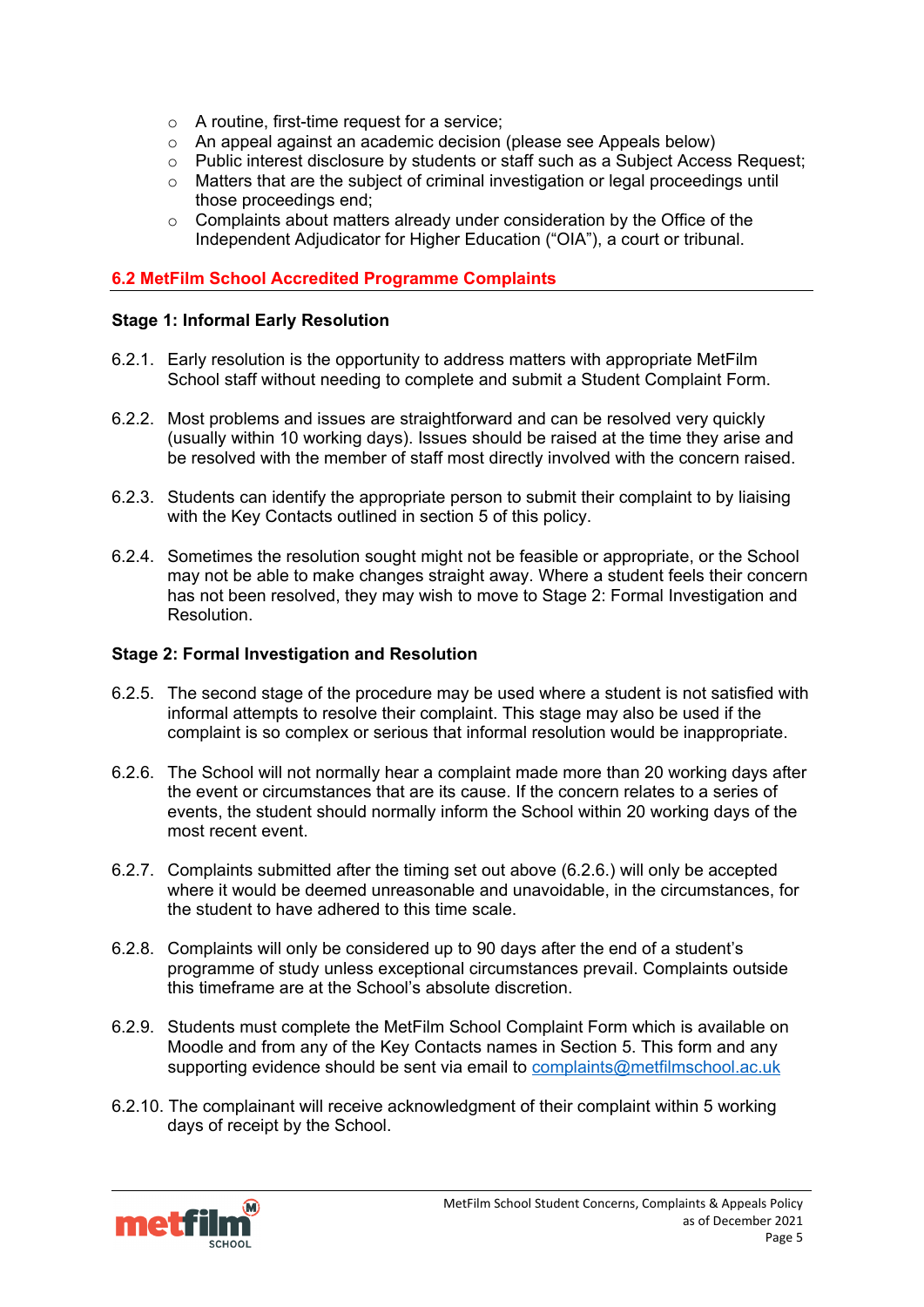- 6.2.11. The complaints mailbox is monitored by a staff team who on receipt of a complaint will clarify the subject of the complaint, the desired outcome and align the complaint to the correct procedure; for example, the disciplinary procedure or the appeals procedure.
- 6.2.12. Within 10 working days of receipt of the Complaint Form, the investigator appointed to investigate the case will contact the student to discuss in further detail the issues raised. The concerns will be investigated as quickly as possible while recognising the need for a thorough investigation.
- 6.2.13. The School aims to complete the investigation and come to a conclusion within 25 working days of receiving the full complaint from the student. Students will be kept informed of the status of their complaint and advised of any delays.
- 6.2.14. At the conclusion of the necessary investigations, the student will receive a written decision addressing the points made and reasons for the decision.
- 6.2.15. If a student is not satisfied with a Stage 2 outcome, the student may apply for a review of the Stage 2 outcome under one (or more) of the following grounds:
	- a. The student has new supporting evidence that the student was reasonably unable to submit before the decision at Stage 2 was reached;
	- b. The student can evidence that the complaint was not handled in line with the policy; or
	- c. the Stage 2 decision was unreasonable and not in line with the facts of the case.

# **Stage 3: Review and Final Outcome**

- 6.2.16. If a student believes that their review request meets the grounds above, the student may write to the Complaints team (complaints@metfilmschool.ac.uk) within 15 working days of the Stage 2 outcome letter, setting out their case.
- 6.2.17. The complaint will be referred to the MetFilm School Director or nominee, who will review the handling of the complaint in light of the student's written statement and report in writing. The MetFilm School Director or nominee may confirm or rescind an earlier decision in light of this report. A written reply will be sent to the student within 25 working days of receiving a request for review of the handling of the complaint.
- 6.2.18 If the complaint relates to the MetFilm School Director, the review request will be referred to the CEO or nominee for consideration. The CEO or nominee will review the handling of the complaint in light of the student's written statement and report in writing. The CEO or nominee may confirm or rescind the earlier decision in light of the report. As above, a written reply will be sent to the student within 25 working days of receiving a request for review of the handling of the complaint.
- 6.2.19. A Completion of Procedures letter will normally be issued to the student, which exhausts the School's internal procedures. There will be no further opportunity to pursue the complaint within the School. Where the complaint has not been upheld, the School will issue a Completion of Procedures Letter automatically with the review outcome. Where the complaint has been upheld and the School has offered some resolution to the student, the student may request a Completion of Procedures letter if they do not wish to accept the resolution offered.

## **Referral to the Office of the Independent Adjudicator**

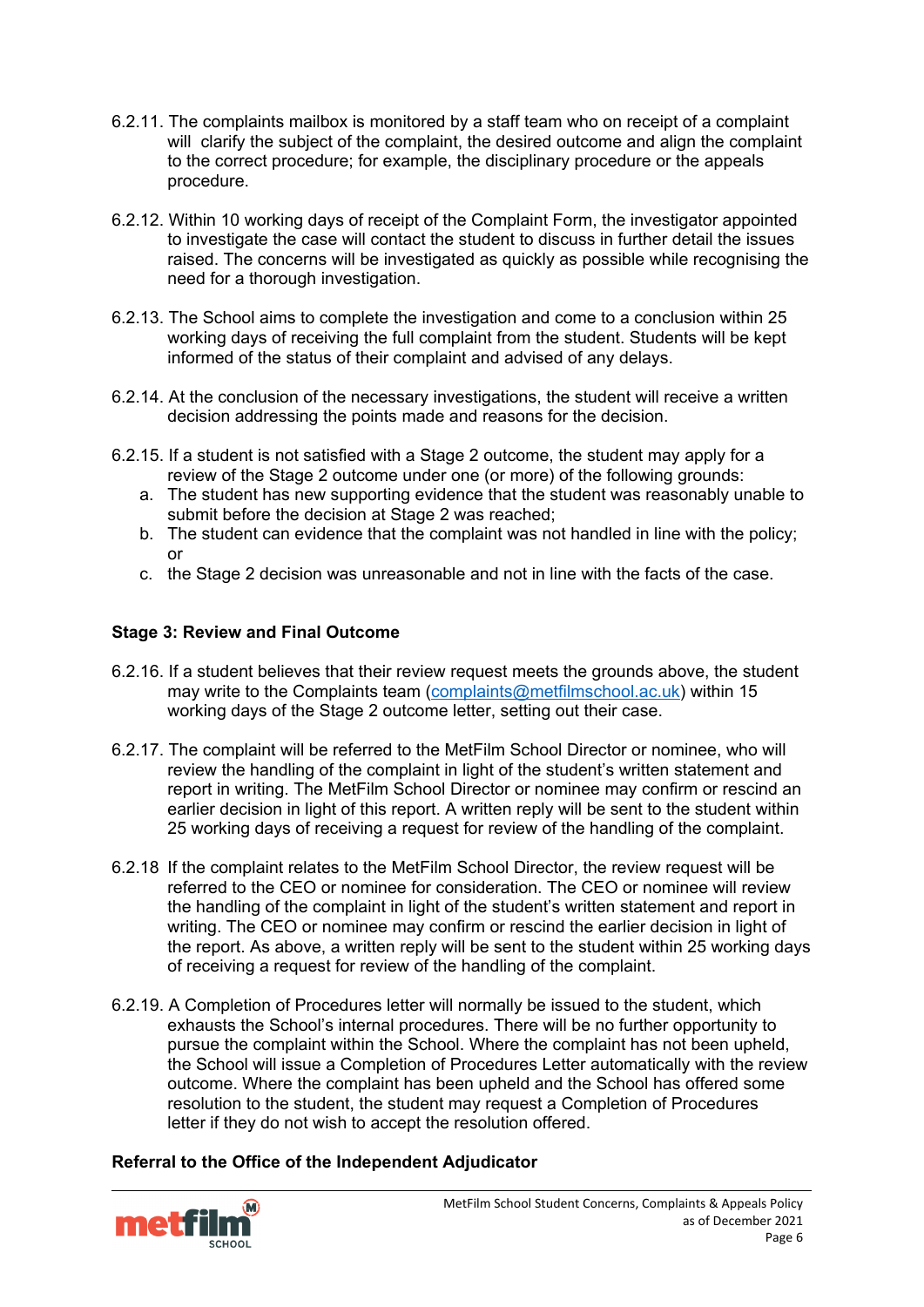6.2.20. If the student remains dissatisfied with the written response they have received at Stage 3, the student may refer their case to the Office of the Independent Adjudicator (OIA) for external review. Further information on the procedure can be found on the OIA's website: [www.oiahe.org.uk](http://www.oiahe.org.uk/)

### <span id="page-6-0"></span>**6.3 ScreenSpace Programme Complaints**

- 6.3.1. Screenspace programmes are programmes sub-contracted by the University of West London to MetFIlm School for their delivery.
- 6.3.2. Students registered on a ScreenSpace programme should follow the procedure set out below:

### **Stage 1: Informal Early Resolution**

- 6.3.3. Early resolution is the opportunity to address matters with appropriate MetFilm School / ScreenSpace staff without needing to complete and submit a Student Complaint Form.
- 6.3.4. Most problems and issues are straightforward and can be resolved very quickly (usually within 10 working days). Issues should be raised at the time they arise and be resolved with the member of staff most directly involved with the concern raised.
- 6.3.5. ScreenSpace students can identify the appropriate person to submit their complaint to by liaising with the Key Contacts outlined in section 5 of this policy.
- 6.3.6. Sometimes the resolution sought might not be feasible or appropriate, or the School may not be able to make changes straight away. Where a student feels their concern has not been resolved, they may wish to move to Stage 2: Formal Investigation and Resolution.

#### **Stage 2: Formal Investigation and Resolution**

- 6.3.7. The second stage of the procedure may be used where a student is not satisfied with informal attempts to resolve their complaint. This stage may also be used if the complaint is so complex or serious that informal resolution would be inappropriate.
- 6.3.8. The School will not normally hear a complaint made more than 20 working days after the event or circumstances that are its cause. If the concern relates to a series of events, the student should normally inform the School within 20 working days of the most recent event.
- 6.3.9. Complaints submitted after the timing set about above (6.3.8.) will only be accepted where it would be deemed unreasonable and unavoidable, in the circumstances, for the student to have adhered to this time scale.
- 6.3.10. Complaints will only be considered up to 90 days after the end of a student's programme of study unless exceptional circumstances prevail. Complaints outside this timeframe are at the School's absolute discretion.
- 6.3.11. Students must complete the MetFilm School Complaint Form which is available on Moodle and from any of the Key Contacts names in Section 5. This form and any supporting evidence should be sent via email to [complaints@metfilmschool.ac.uk](mailto:complaints@metfilmschool.ac.uk)

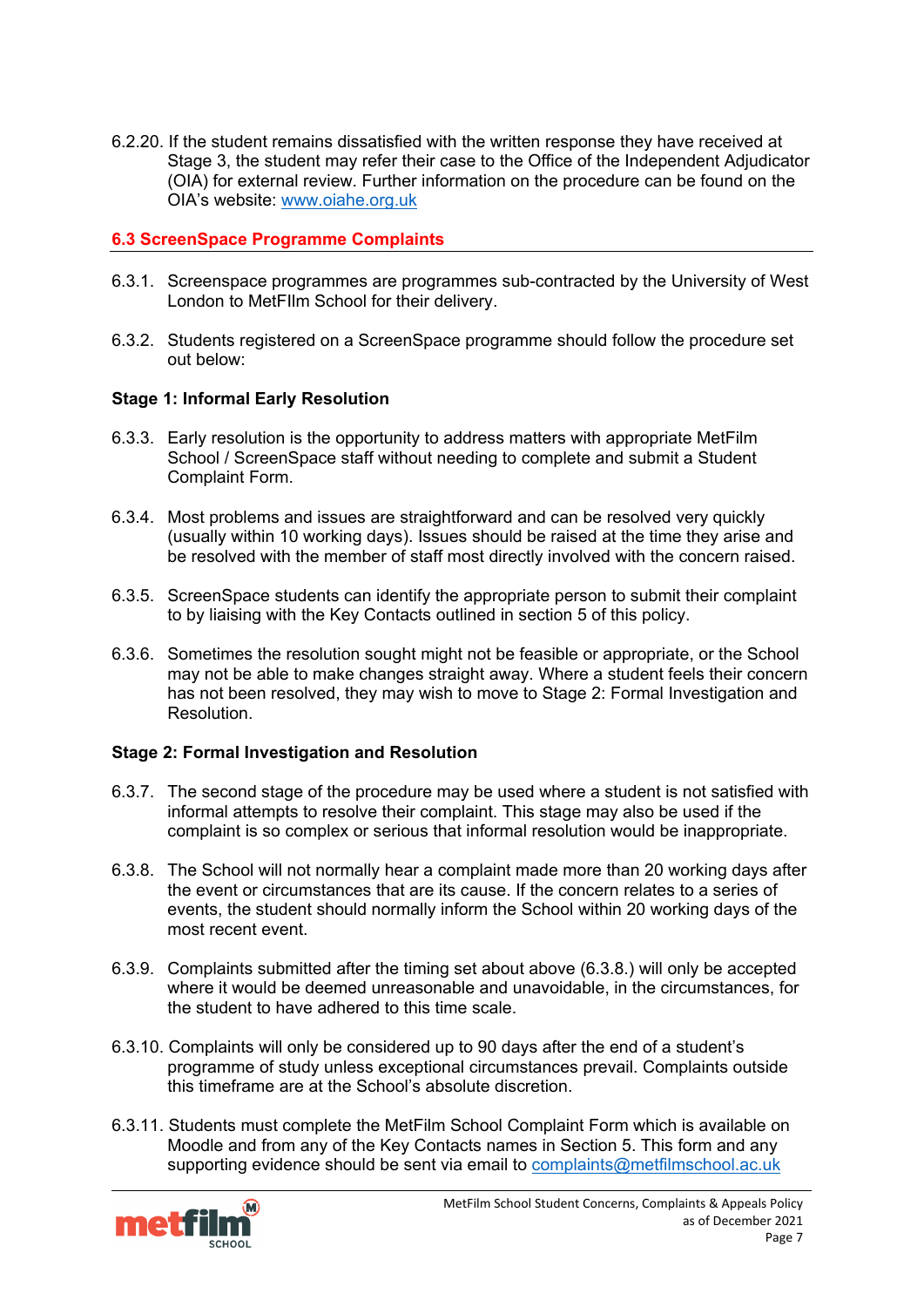- 6.3.12. The complainant will receive acknowledgment of their complaint within 5 working days of receipt by the School.
- 6.3.13. The complaints mailbox is monitored by a staff team who on receipt of a complaint will clarify the subject of the complaint, the desired outcome and align the complaint to the correct procedure; for example, the disciplinary procedure or the appeals procedure.
- 6.3.14. Within 10 working days of receipt of the Complaint Form, the investigator appointed to investigate the case will contact the student to discuss in further detail the issues raised. The concerns will be investigated as quickly as possible while recognising the need for a thorough investigation.
- 6.3.15. The School aims to complete the investigation and come to a conclusion within 25 working days of receiving the Complaint Form. Students will be kept informed of the status of their complaint and advised of any delays.
- 6.3.16. At the conclusion of the necessary investigations, the student will receive a written decision addressing the points made and reasons for the decision.
- 6.3.17. If a student is not satisfied with a Stage 2 outcome then, if meeting the criteria below, the student may apply for a review of the Stage 2 process to include previously unavailable evidence or submit that incorrect processes were followed and that the Stage 2 decision was unreasonable. This review may be undertaken by the University of West London.

## **Stage 3: Review and Final Outcome (University of West London)**

- 6.3.18. If a student has reason to believe that their complaint has not been handled fairly, objectively or in accordance with the procedures described above, the student may write to the University Secretary [\(university.secretary@uwl.ac.uk](mailto:university.secretary@uwl.ac.uk)) within 15 working days of the Stage 2 outcome letter, setting out their reasons.
- 6.3.19. As per its Student Complaints Procedure[2,](#page-7-0) the University of West London will review the handling of the complaint in light of the student's written statement and report in writing. The University may confirm or rescind an earlier decision in light of this report. A written reply will be sent to the student within 25 working days of receiving a request for review of the handling of the complaint.
- 6.3.20. A Completion of Procedures letter will be issued to the student, which exhausts the University's internal procedures. There will be no further opportunity to pursue the complaint within the University.

## **Referral to the Office of the Independent Adjudicator**

6.3.21. If the student remains dissatisfied with the written response they have received, the student may refer their case to the Office of the Independent Adjudicator (OIA) for external review. Further information on the procedure can be found on the OIA's

<span id="page-7-0"></span><sup>&</sup>lt;sup>2</sup> [University of West London Student Complaints Procedure](https://www.uwl.ac.uk/sites/uwl/files/2021-08/student_complaints_procedure_2019.pdf?_ga=2.234731480.739724513.1629968592-1251533180.1623926119)

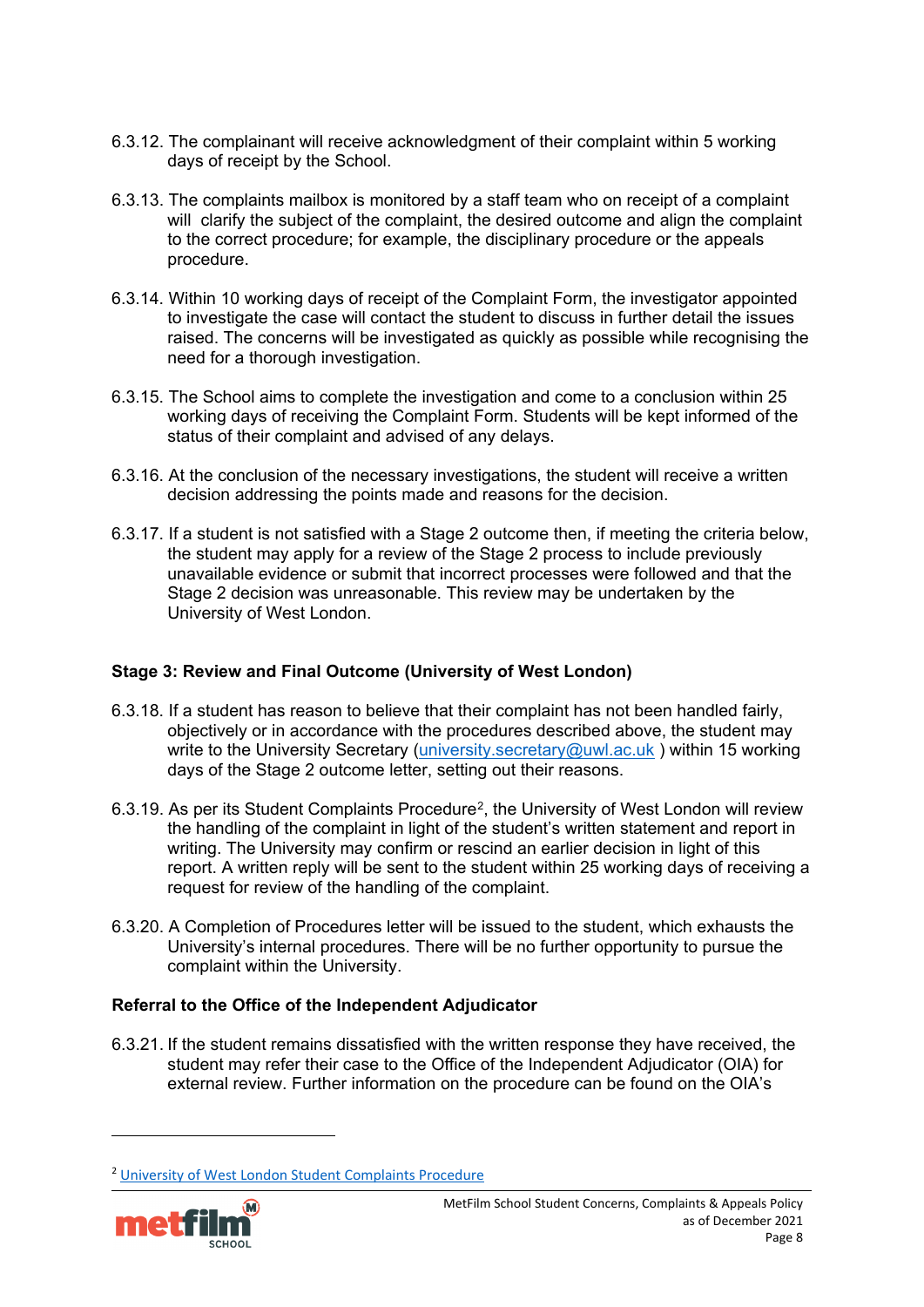website: [www.oiahe.org.uk](http://www.oiahe.org.uk/) Guidance can also be sought from the University of West London Students' Union.

<span id="page-8-0"></span>**6.4 MetFilm School Non-Accredited Course Complaints**

# **Stage 1: Informal Early Resolution**

- 6.4.1. Early resolution is the opportunity to address matters with appropriate MetFilm School staff without needing to complete and submit a Student Complaint Form.
- 6.4.2. Most problems and issues are straightforward and can be resolved very quickly (usually within 10 working days). Issues should be raised at the time they arise and be resolved with the member of staff most directly involved with the concern raised.
- 6.4.3. Students can identify the appropriate person to submit their complaint to by liaising with the Key Contacts outlined in section 5 of this policy.
- 6.4.4. Sometimes the resolution sought might not be feasible or appropriate, or the School may not be able to make changes straight away. Where a student feels their concern has not been resolved, they may wish to move to Stage 2: Formal Investigation and Resolution.

# **Stage 2: Formal Investigation and Resolution**

- 6.4.5. The second stage of the procedure may be used where a student is not satisfied with informal attempts to resolve their complaint. This stage may also be used if the complaint is so complex or serious that informal resolution would be inappropriate.
- 6.4.6. The School will not normally hear a complaint made more than 20 working days after the event or circumstances that are its cause. If the concern relates to a series of events, the student should normally inform the School within 20 working days of the most recent event.
- 6.4.7. Complaints submitted after the timing set about above (6.4.6.) will only be accepted where it would be deemed unreasonable and unavoidable, in the circumstances, for the student to have adhered to this time scale.
- 6.4.8. Complaints will only be considered up to 90 days after the end of a student's programme of study unless exceptional circumstances prevail. Complaints outside this timeframe are at the School's absolute discretion.
- 6.4.9. Students must complete the MetFilm School Complaint Form which is available on Moodle and from any of the Key Contacts names in Section 5. This form and any supporting evidence should be sent via email to [complaints@metfilmschool.ac.uk](mailto:complaints@metfilmschool.ac.uk)
- 6.4.10. The complainant will receive acknowledgment of their complaint within 5 working days of receipt by the School.
- 6.4.11. The complaints mailbox is monitored by a staff team who on receipt of a complaint will clarify the subject of the complaint, the desired outcome and align the complaint to the correct procedure; for example, the disciplinary procedure or the appeals procedure.
- 6.4.12. Within 10 working days of receipt of the Complaint Form, the investigator appointed to investigate case will contact the student to discuss in further detail the issues

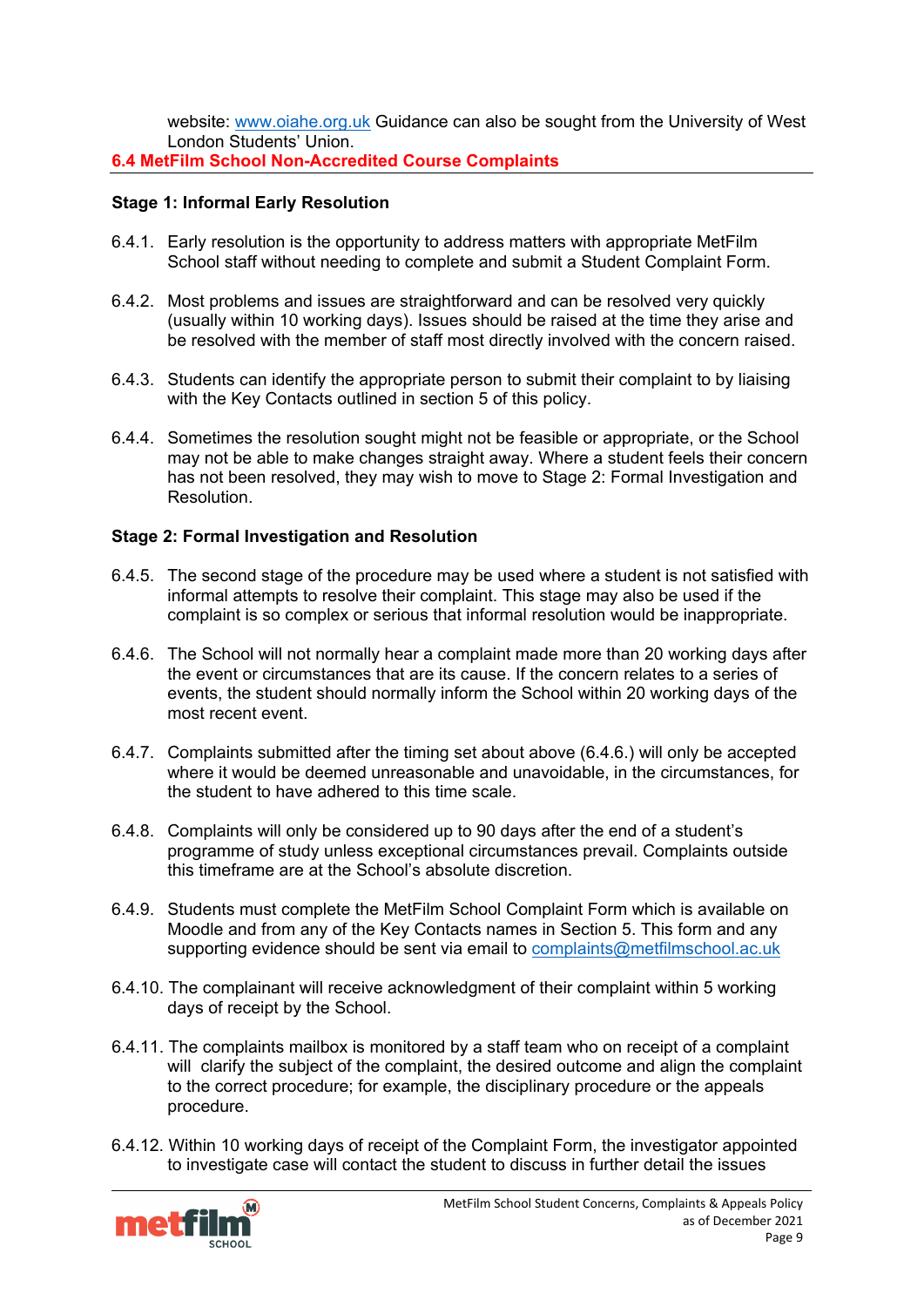raised. The concerns will be investigated as quickly as possible while recognising the need for a thorough investigation.

- 6.4.13. The School aims to complete the investigation and come to a conclusion within 25 working days of receiving the Complaint Form. Students will be kept informed of the status of their complaint and advised of any delays.
- 6.4.14. At the conclusion of the necessary investigations, the student will receive a written decision addressing the points made and reasons for the decision.
- 6.4.15. If a student is not satisfied with a Stage 2 outcome the student may apply for a review of the Stage 2 outcome under one (or more) of the following grounds:
	- a. The student has new supporting evidence that the student was reasonably unable to submit before the decision at Stage 2 was reached;
	- b. The student can evidence that the complaint was not handled in line with the policy; or
	- c. the Stage 2 decision was unreasonable and not in line with the facts of the case.

## **Stage 3: Review and Final Outcome**

.

- 6.4.16. If a student believes that their review request meets the grounds above, the student may write to the Complaints team (complaints@metfilmschool.ac.uk) within 15 working days of the Stage 2 outcome letter, setting out their case.
- 6.4.17. The complaint will be referred to the MetFilm School Director, who will review the handling of the complaint in light of the student's written statement and report in writing. The MetFilm School Director may confirm or rescind an earlier decision in light of this report. A written reply will be sent to the student within 25 working days of receiving a request for review of the handling of the complaint.
- 6.4.18 If the complaint relates to the MetFilm School Director, the review request will be referred to the CEO or nominee for consideration. The CEO or nominee will review the handling of the complaint in light of the student's written statement and report in writing. The CEO or nominee may confirm or rescind the earlier decision in light of the report.. As above, a written reply will be sent to the student within 25 working days of receiving a request for review of the handling of the complaint.
- 6.4.19. A Completion of Procedures letter will be issued to the student, which exhausts the School's internal procedures. There will be no further opportunity to pursue the complaint within the School. Where the complaint has not been upheld, the School will issue a Completion of Procedures Letter automatically with the review outcome. Where the complaint has been upheld and the School has offered some resolution to the student, the student may request a Completion of Procedures letter if they do not wish to accept the resolution offered.

# <span id="page-9-0"></span>**7 Academic Appeals (University of West London Accredited Courses Only)**

7.1. As noted at section 2.1. an appeal is the request for a review of a decision of an academic body around a mark, outcome or decision. Students may appeal an outcome on the basis of evidence or procedure, but not on the basis of disagreement with academic judgement.